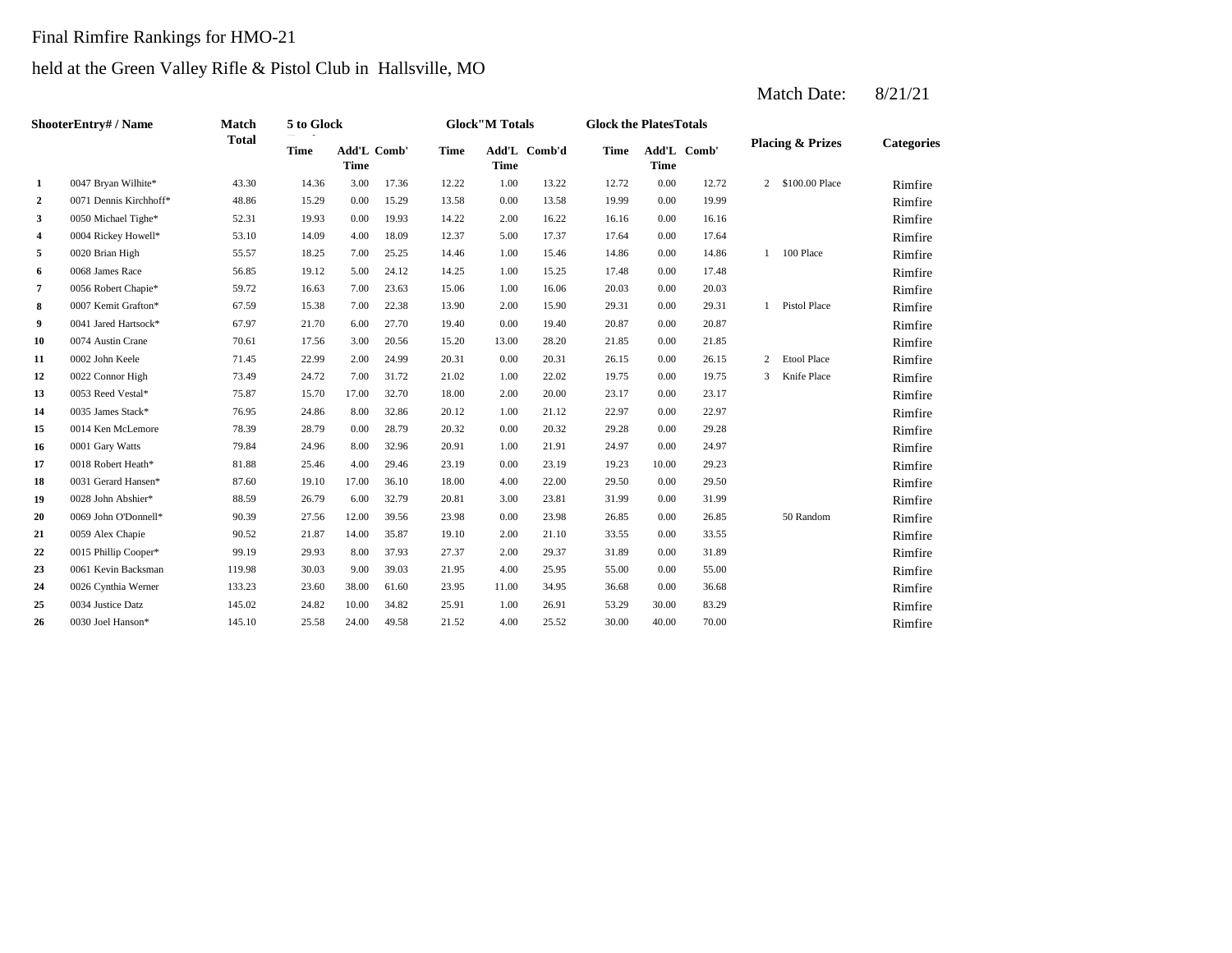### Final GLOCK Girl Rankings for HMO-21

### held at the Green Valley Rifle & Pistol Club in Hallsville, MO

|                | ShooterEntry# / Name | <b>Match</b> | 5 to Glock |                            |        |             | <b>Glock</b> "M Totals |              | <b>Glock the Plates Totals</b> |        |             |   |                             |
|----------------|----------------------|--------------|------------|----------------------------|--------|-------------|------------------------|--------------|--------------------------------|--------|-------------|---|-----------------------------|
|                |                      | <b>Total</b> | Time       | <b>Add'L Comb'</b><br>Time |        | <b>Time</b> | Time                   | Add'L Comb'd | Time                           | Time   | Add'L Comb' |   | <b>Placing &amp; Prizes</b> |
| 1              | 0012 Koleen Hansen   | 79.27        | 27.26      | 6.00                       | 33.26  | 22.85       | 2.00                   | 24.85        | 21.16                          | 0.00   | 21.16       |   | 100 Place                   |
| $\overline{2}$ | 0072 Lisa Kirchhoff  | 100.03       | 36.67      | 2.00                       | 38.67  | 28.96       | 0.00                   | 28.96        | 32.40                          | 0.00   | 32.40       | 2 | <b>Etool Place</b>          |
| 3              | 0024 Dianna Snell    | 105.23       | 34.61      | 3.00                       | 37.61  | 30.52       | 3.00                   | 33.52        | 34.10                          | 0.00   | 34.10       | 3 | Knife Place                 |
| 4              | 0066 Amy Hess        | 122.92       | 37.71      | 9.00                       | 46.71  | 30.22       | 7.00                   | 37.22        | 38.99                          | 0.00   | 38.99       |   |                             |
| 5              | 0063 Amanda Williams | 132.95       | 28.67      | 28.00                      | 56.67  | 19.84       | 10.00                  | 29.84        | 46.44                          | 0.00   | 46.44       |   |                             |
| 6              | 0043 Paula Alexander | 137.60       | 29.13      | 15.00                      | 44.13  | 27.27       | 17.00                  | 44.27        | 49.20                          | 0.00   | 49.20       |   | 50 Random                   |
| 7              | 0027 Cynthia Werner  | 189.07       | 28.55      | 40.00                      | 68.55  | 26.89       | 19.00                  | 45.89        | 44.63                          | 30.00  | 74.63       |   |                             |
| 8              | 0065 Devon Lindstrom | 213.65       | 37.73      | 47.00                      | 84.73  | 29.65       | 14.00                  | 43.65        | 65.27                          | 20.00  | 85.27       |   |                             |
| 9              | 0067 Erin Ellingson  | 301.06       | 79.32      | 26.00                      | 105.32 | 46.28       | 14.00                  | 60.28        | 85.46                          | 50.00  | 135.46      |   |                             |
| 10             | 0062 Laura Hazelett  | 373.13       | 31.91      | 53.00                      | 84.91  | 66.11       | 9.00                   | 75.11        | 133.11                         | 80.00  | 213.11      |   |                             |
| 11             | 0064 Sandra Roland   | 686.27       | 69.13      | 159.00                     | 228.13 | 77.06       | 42.00                  | 119.06       | 149.08                         | 190.00 | 339.08      |   |                             |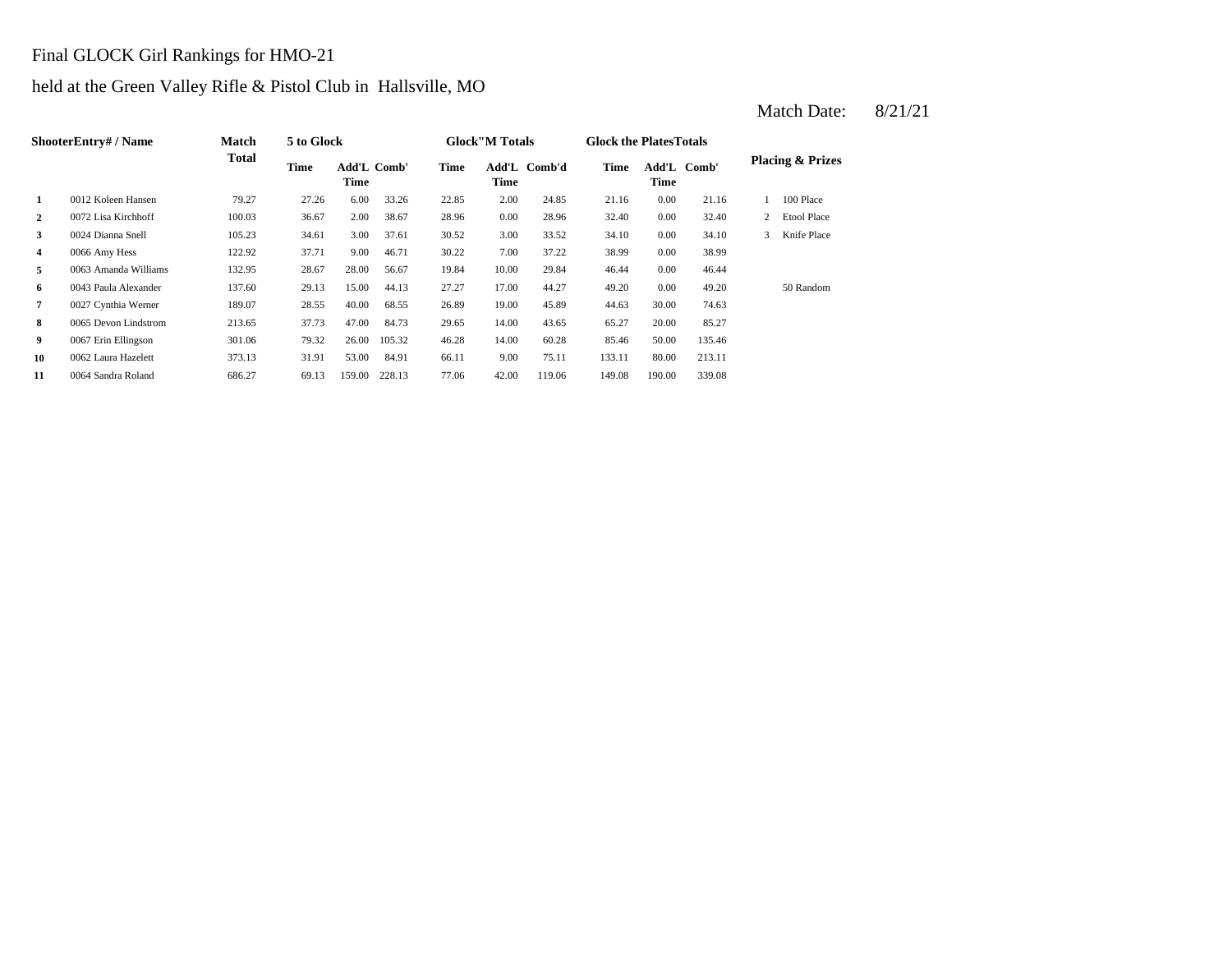### Final Pocket GLOCK Rankings for HMO-21

### held at the Green Valley Rifle & Pistol Club in Hallsville, MO

|                | ShooterEntry#/Name   | Match        | 5 to Glock |                                   |       |             | <b>Glock"M Totals</b> |              | <b>Glock the PlatesTotals</b> |             |             |   |                             |
|----------------|----------------------|--------------|------------|-----------------------------------|-------|-------------|-----------------------|--------------|-------------------------------|-------------|-------------|---|-----------------------------|
|                |                      | <b>Total</b> | Time       | <b>Add'L Comb'</b><br><b>Time</b> |       | <b>Time</b> | <b>Time</b>           | Add'L Comb'd | Time                          | <b>Time</b> | Add'L Comb' |   | <b>Placing &amp; Prizes</b> |
| $\mathbf{1}$   | 0005 Rickey Howell*  | 46.29        | 12.70      | 6.00                              | 18.70 | 10.36       | 0.00                  | 10.36        | 17.23                         | 0.00        | 17.23       |   |                             |
| 2              | 0048 Bryan Wilhite*  | 47.07        | 10.33      | 3.00                              | 13.33 | 10.00       | 0.00                  | 10.00        | 13.74                         | 10.00       | 23.74       |   |                             |
| 3              | 0051 Michael Tighe*  | 49.39        | 14.34      | 0.00                              | 14.34 | 10.17       | 3.00                  | 13.17        | 21.88                         | 0.00        | 21.88       |   | <b>Pistol Place</b>         |
| 4              | 0021 Brian High      | 54.44        | 11.19      | 2.00                              | 13.19 | 10.99       | 0.00                  | 10.99        | 20.26                         | 10.00       | 30.26       |   | 100 Place                   |
| 5              | 0054 Reed Vestal*    | 59.81        | 11.12      | 2.00                              | 13.12 | 10.25       | 0.00                  | 10.25        | 16.44                         | 20.00       | 36.44       |   |                             |
| 6              | 0057 Robert Chapie*  | 63.34        | 14.47      | 6.00                              | 20.47 | 13.62       | 2.00                  | 15.62        | 27.25                         | 0.00        | 27.25       |   |                             |
| $\overline{7}$ | 0073 Jody Fritsch*   | 64.06        | 12.53      | 5.00                              | 17.53 | 11.55       | 4.00                  | 15.55        | 20.98                         | 10.00       | 30.98       |   |                             |
| 8              | 0036 James Stack*    | 65.17        | 17.64      | 3.00                              | 20.64 | 17.91       | 1.00                  | 18.91        | 25.62                         | 0.00        | 25.62       |   |                             |
| 9              | 0070 John O'Donnell* | 69.13        | 17.98      | 4.00                              | 21.98 | 17.06       | 0.00                  | 17.06        | 30.09                         | 0.00        | 30.09       |   |                             |
| 10             | 0008 Kemit Grafton*  | 73.56        | 14.48      | 8.00                              | 22.48 | 14.62       | 1.00                  | 15.62        | 25.46                         | 10.00       | 35.46       |   |                             |
| 11             | 0016 Phillip Cooper* | 79.21        | 18.19      | 4.00                              | 22.19 | 19.56       | 0.00                  | 19.56        | 37.46                         | 0.00        | 37.46       |   |                             |
| 12             | 0032 Greg Fancher    | 79.77        | 13.16      | 8.00                              | 21.16 | 10.94       | 3.00                  | 13.94        | 24.67                         | 20.00       | 44.67       | 2 | <b>Etool Place</b>          |
| 13             | 0010 Gerard Hansen*  | 79.94        | 13.28      | 13.00                             | 26.28 | 13.25       | 0.00                  | 13.25        | 30.41                         | 10.00       | 40.41       |   |                             |
| 14             | 0019 Robert Heath*   | 84.86        | 17.16      | 11.00                             | 28.16 | 19.52       | 0.00                  | 19.52        | 27.18                         | 10.00       | 37.18       |   |                             |
| 15             | 0044 Kerry Coyle     | 90.31        | 17.00      | 4.00                              | 21.00 | 14.56       | 2.00                  | 16.56        | 32.75                         | 20.00       | 52.75       | 3 | Knife Place                 |
| 16             | 0023 Connor High     | 96.33        | 17.34      | 12.00                             | 29.34 | 17.64       | 1.00                  | 18.64        | 28.35                         | 20.00       | 48.35       |   |                             |
| 17             | 0038 Ronald Steward  | 106.68       | 26.17      | 1.00                              | 27.17 | 23.80       | 1.00                  | 24.80        | 44.71                         | 10.00       | 54.71       |   |                             |
| 18             | 0033 Travis Anders   | 119.79       | 18.53      | 12.00                             | 30.53 | 16.54       | 1.00                  | 17.54        | 31.72                         | 40.00       | 71.72       |   |                             |
| 19             | 0042 Paula Alexander | 232.61       | 17.24      | 31.00                             | 48.24 | 21.61       | 5.00                  | 26.61        | 37.76                         | 120.00      | 157.76      |   |                             |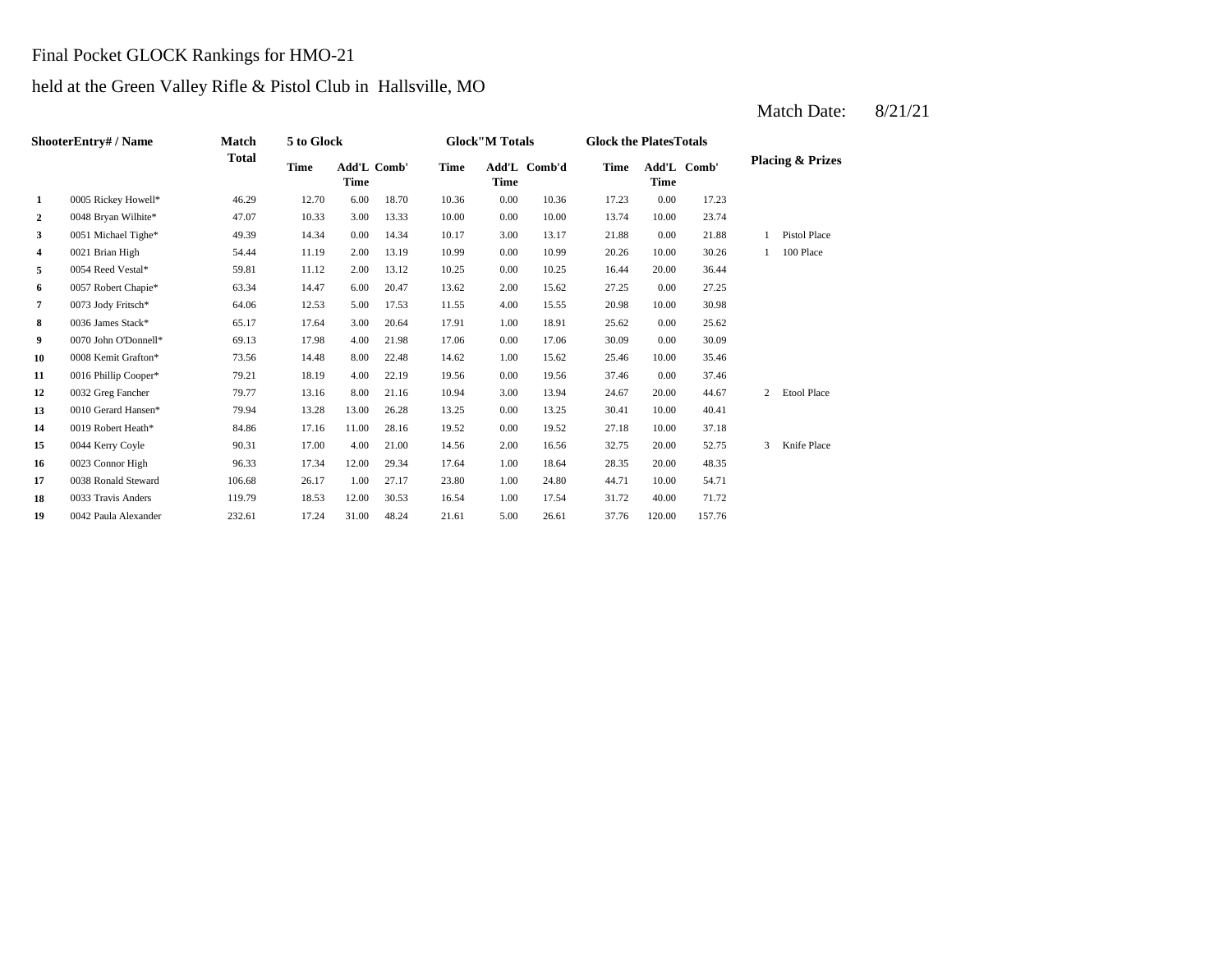### Final GLOCK MOS Rankings for HMO-21

### held at the Green Valley Rifle & Pistol Club in Hallsville, MO

|                | ShooterEntry# / Name | Match        | 5 to Glock |                     |       |       | <b>Glock</b> "M Totals |              | <b>Glock the Plates Totals</b> |       |             |   |                             |
|----------------|----------------------|--------------|------------|---------------------|-------|-------|------------------------|--------------|--------------------------------|-------|-------------|---|-----------------------------|
|                |                      | <b>Total</b> | Time       | Add'L Comb'<br>Time |       | Time  | Time                   | Add'L Comb'd | Time                           | Time  | Add'L Comb' |   | <b>Placing &amp; Prizes</b> |
| 1              | 0049 Bryan Wilhite*  | 37.64        | 15.73      | 0.00                | 15.73 | 11.57 | 0.00                   | 11.57        | 10.34                          | 0.00  | 10.34       |   | 50 Random                   |
| $\overline{2}$ | 0055 Reed Vestal*    | 42.15        | 16.06      | 1.00                | 17.06 | 11.72 | 1.00                   | 12.72        | 12.37                          | 0.00  | 12.37       |   |                             |
| 3              | 0006 Rickey Howell*  | 47.82        | 16.83      | 5.00                | 21.83 | 13.75 | 0.00                   | 13.75        | 12.24                          | 0.00  | 12.24       |   |                             |
| 4              | 0052 Michael Tighe*  | 50.18        | 18.61      | 3.00                | 21.61 | 14.43 | 1.00                   | 15.43        | 13.14                          | 0.00  | 13.14       |   |                             |
| 5              | 0058 Robert Chapie*  | 59.65        | 20.71      | 5.00                | 25.71 | 16.01 | 0.00                   | 16.01        | 17.93                          | 0.00  | 17.93       |   |                             |
| 6              | 0011 Gerard Hansen*  | 68.09        | 20.36      | 7.00                | 27.36 | 17.27 | 0.00                   | 17.27        | 23.46                          | 0.00  | 23.46       |   | <b>Pistol Place</b>         |
| 7              | 0009 Kemit Grafton*  | 73.00        | 19.30      | 20.00               | 39.30 | 17.20 | 0.00                   | 17.20        | 16.50                          | 0.00  | 16.50       |   | 50 Random                   |
| 8              | 0013 Koleen Hansen   | 74.87        | 27.66      | 4.00                | 31.66 | 22.76 | 0.00                   | 22.76        | 20.45                          | 0.00  | 20.45       |   | 100 Place                   |
| 9              | 0017 Phillip Cooper* | 89.21        | 29.05      | 3.00                | 32.05 | 27.33 | 0.00                   | 27.33        | 29.83                          | 0.00  | 29.83       |   |                             |
| 10             | 0045 Kerry Coyle     | 94.96        | 27.75      | 13.00               | 40.75 | 22.66 | 2.00                   | 24.66        | 29.55                          | 0.00  | 29.55       | 2 | <b>Etool Place</b>          |
| 11             | 0037 James Stack*    | 100.26       | 31.00      | 3.00                | 34.00 | 33.21 | 3.00                   | 36.21        | 30.05                          | 0.00  | 30.05       |   | 50 Random                   |
| 12             | 0046 Douglas Klein   | 106.37       | 33.12      | 12.00               | 45.12 | 24.63 | 4.00                   | 28.63        | 32.62                          | 0.00  | 32.62       | 3 | Knife Place                 |
| 13             | 0029 John Abshier*   | 106.58       | 33.29      | 1.00                | 34.29 | 30.96 | 1.00                   | 31.96        | 40.33                          | 0.00  | 40.33       |   |                             |
| 14             | 0060 Alex Chapie     | 196.76       | 36.16      | 26.00               | 62.16 | 26.66 | 22.00                  | 48.66        | 65.94                          | 20.00 | 85.94       |   |                             |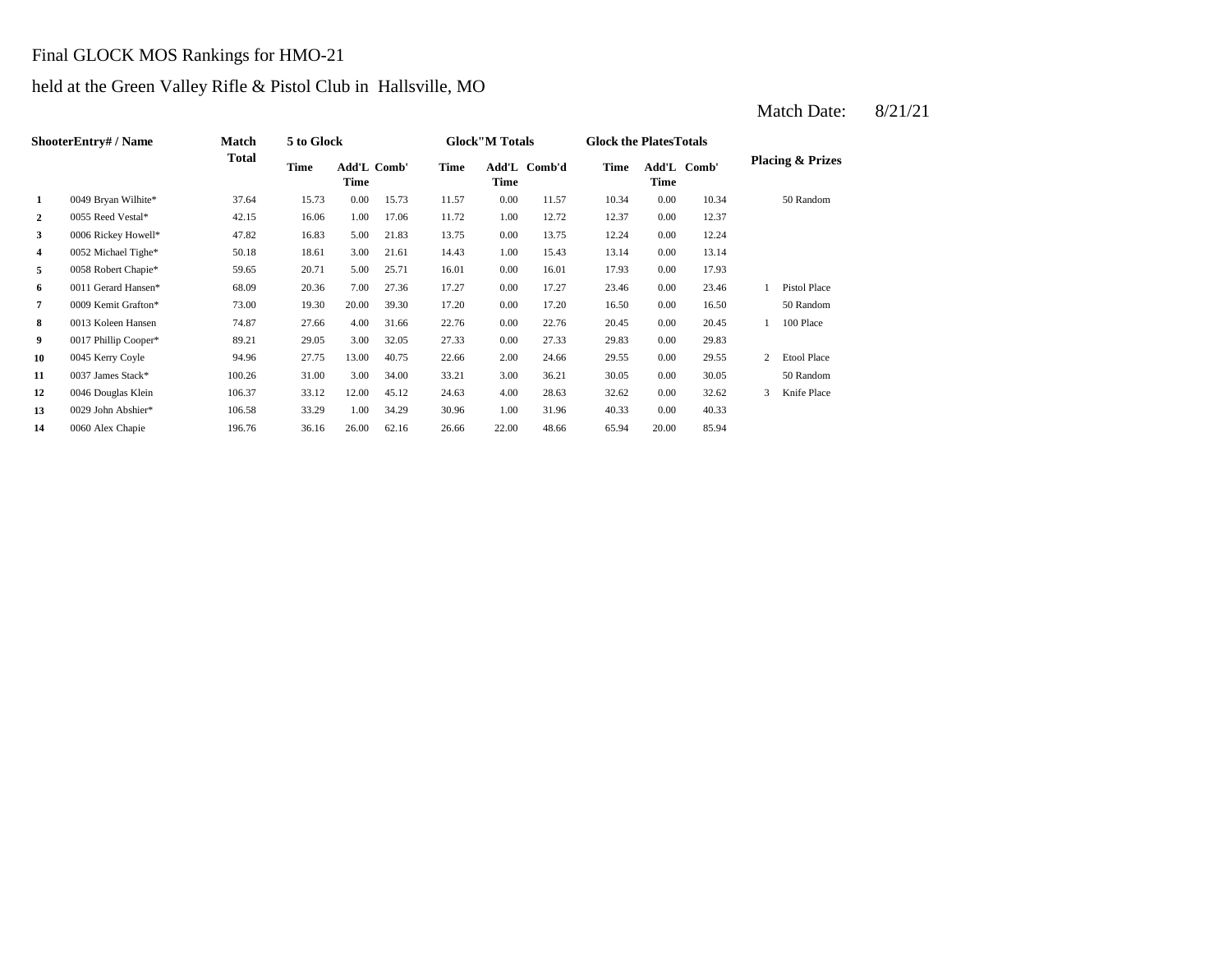Match Date:

**The following scores have not been included in the above results due to administrative issues or scoring errors Please call the GSSF office (770) 437-4718 as soon as possible for further clarification. Thank you.**

**Shooters who did not finish the match...**

### **Shooters who did not show**

- 1 0003 Jess Christensen
- 2 0025 Karl Snell
- 3 0039 **3** Richard Uht
- 0040 **4** Richard Uht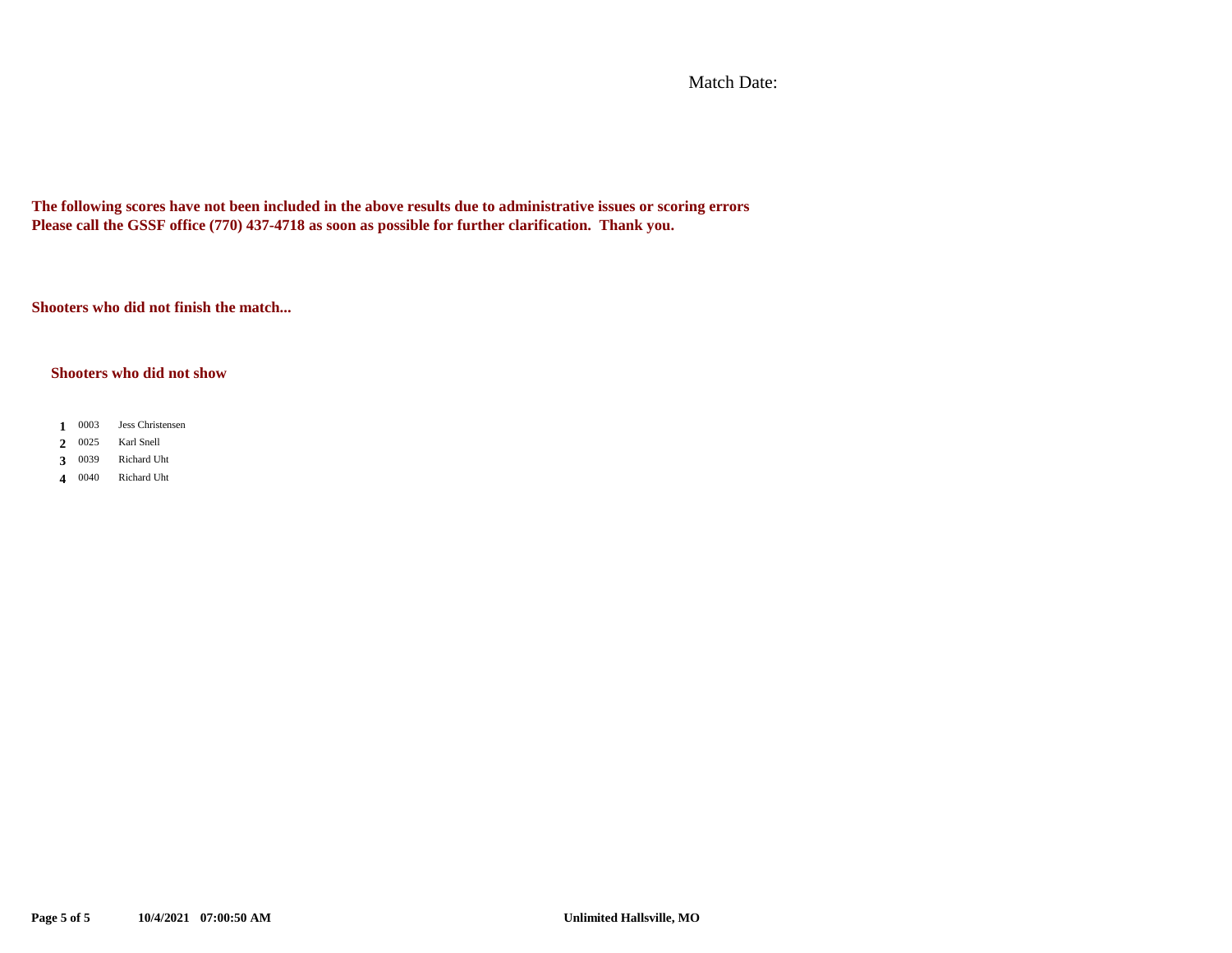### Final Civilian Rankings for the Midwest Regional Classic XXX

# held at the Green Valley Rifle & Pistol Club in Hallsville, MO Match Date: 8/21/21

**ShooterEntry# / Name**

|              | $\mathbb{R}$ at the Orech validy Kille $\alpha$ I istuit Club in Transville, INO |        |                   |                      |       |       |                        |              |                                |             |              | <i>vialum Dalu.</i>                    | Q/Z1/Z1                    |
|--------------|----------------------------------------------------------------------------------|--------|-------------------|----------------------|-------|-------|------------------------|--------------|--------------------------------|-------------|--------------|----------------------------------------|----------------------------|
|              | ShooterEntry# / Name                                                             | Match  | 5 to Glock Totals |                      |       |       | <b>Glock</b> "M Totals |              | <b>Glock the Plates Totals</b> |             |              |                                        |                            |
|              |                                                                                  | Total  | Time              | Add'L Comb'd<br>Time |       | Time  | Time                   | Add'L Comb'd | Time                           | <b>Time</b> | Add'L Comb'd | <b>Placing &amp; Prizes</b>            | <b>Categories</b>          |
|              | 0067 Greg Fancher                                                                | 60.39  | 13.96             | 16.00                | 29.96 | 8.94  | 6.00                   | 14.94        | 15.49                          | 0.00        | 15.49        | Pistol Place                           |                            |
| $\mathbf{2}$ | 0049 Brian High                                                                  | 62.43  | 21.41             | 8.00                 | 29.41 | 15.11 | 2.00                   | 17.11        | 15.91                          | $0.00\,$    | 15.91        | 2 100 Place                            |                            |
| 3            | 0151 Matt Ardolino                                                               | 63.97  | 21.77             | 2.00                 | 23.77 | 18.12 | 1.00                   | 19.12        | 21.08                          | 0.00        | 21.08        | 3 75 Place                             |                            |
| 4            | 0038 Ken McLemore                                                                | 75.70  | 30.10             | 0.00                 | 30.10 | 22.22 | 0.00                   | 22.22        | 23.38                          | $0.00\,$    | 23.38        | 75 Senior                              | Senior                     |
| 5            | 0052 Mark Werner                                                                 | 76.75  | 15.14             | 22.00                | 37.14 | 13.96 | 3.00                   | 16.96        | 22.65                          | 0.00        | 22.65        |                                        |                            |
|              | 6 0001 Gary Watts                                                                | 87.44  | 26.65             | 8.00                 | 34.65 | 18.44 | 1.00                   | 19.44        | 23.35                          | 10.00       | 33.35        |                                        |                            |
|              | 0086 Shane Bass                                                                  | 93.59  | 30.76             | 8.00                 | 38.76 | 27.08 | 3.00                   | 30.08        | 24.75                          | $0.00\,$    | 24.75        |                                        |                            |
| 8            | 0091 Kerry Coyle                                                                 | 94.07  | 25.40             | 11.00                | 36.40 | 20.95 | 3.00                   | 23.95        | 33.72                          | $0.00\,$    | 33.72        | 75 Super Senior                        | Super Senior               |
| 9            | 0032 Connor High                                                                 | 96.51  | 27.24             | 12.00                | 39.24 | 19.11 | 4.00                   | 23.11        | 24.16                          | 10.00       | 34.16        |                                        |                            |
| 10           | 0028 Sam Keele                                                                   | 98.95  | 31.21             | 16.00                | 47.21 | 25.01 | 1.00                   | 26.01        | 25.73                          | 0.00        | 25.73        |                                        |                            |
| 11           | 0094 Ed Barwick                                                                  | 100.50 | 28.33             | 14.00                | 42.33 | 21.07 | 3.00                   | 24.07        | 34.10                          | 0.00        | 34.10        |                                        | Super Senior               |
|              | 12 0036 Koleen Hansen                                                            | 102.31 | 27.36             | 15.00                | 42.36 | 21.65 | 6.00                   | 27.65        | 32.30                          | $0.00\,$    | 32.30        | 75 Adult Female                        | Adult Female, Super Senior |
| 13           | 0082 Ronald Steward                                                              | 104.04 | 26.22             | 15.00                | 41.22 | 22.59 | 6.00                   | 28.59        | 34.23                          | 0.00        | 34.23        |                                        | Senior                     |
| 14           | 0073 Travis Anders                                                               | 105.66 | 25.97             | 25.00                | 50.97 | 27.70 | 3.00                   | 30.70        | 23.99                          | 0.00        | 23.99        |                                        |                            |
|              | 15 0126 Richard Koenig Sr.                                                       | 106.32 | 28.58             | 12.00                | 40.58 | 22.33 | 5.00                   | 27.33        | 38.41                          | $0.00\,$    | 38.41        | 4 Pistol Membership Prome Super Senior |                            |

|    |                            | 1 V T . V T | $-0.44$ | 10.VV  | 71.ZZ  | <u>.</u> | v.vv  | 20.07 | ر ے. - ر | v.vv   | ر ے. - ر |                                        | <b>Delliol</b>             |
|----|----------------------------|-------------|---------|--------|--------|----------|-------|-------|----------|--------|----------|----------------------------------------|----------------------------|
| 14 | 0073 Travis Anders         | 105.66      | 25.97   | 25.00  | 50.97  | 27.70    | 3.00  | 30.70 | 23.99    | 0.00   | 23.99    |                                        |                            |
|    | 15 0126 Richard Koenig Sr. | 106.32      | 28.58   | 12.00  | 40.58  | 22.33    | 5.00  | 27.33 | 38.41    | 0.00   | 38.41    | 4 Pistol Membership Prome Super Senior |                            |
|    | 16 0130 Kevin Backsman     | 106.36      | 35.97   | 8.00   | 43.97  | 25.65    | 3.00  | 28.65 | 33.74    | 0.00   | 33.74    |                                        |                            |
|    | 0040 Mike McCune           | 107.11      | 30.36   | 12.00  | 42.36  | 31.60    | 6.00  | 37.60 | 27.15    | 0.00   | 27.15    |                                        | Senior                     |
| 18 | 0050 Dianna Snell          | 108.25      | 33.44   | 15.00  | 48.44  | 28.62    | 1.00  | 29.62 | 30.19    | 0.00   | 30.19    |                                        | Adult Female, Super Senior |
| 19 | 0150 William Shansey       | 110.91      | 27.99   | 14.00  | 41.99  | 25.22    | 7.00  | 32.22 | 36.70    | 0.00   | 36.70    |                                        | Senior                     |
| 20 | 0120 Todd Pilant           | 119.12      | 19.85   | 45.00  | 64.85  | 20.02    | 9.00  | 29.02 | 25.25    | 0.00   | 25.25    |                                        |                            |
|    | $21$ 0132 Amy Hess         | 152.03      | 30.93   | 28.00  | 58.93  | 27.39    | 11.00 | 38.39 | 54.71    | 0.00   | 54.71    |                                        | Adult Female, Senior       |
| 22 | 0015 David Redenbaugh      | 161.61      | 37.94   | 22.00  | 59.94  | 29.38    | 18.00 | 47.38 | 54.29    | 0.00   | 54.29    |                                        |                            |
| 23 | 0058 Andrew Fischer        | 194.69      | 45.38   | 39.00  | 84.38  | 29.00    | 25.00 | 54.00 | 56.31    | 0.00   | 56.31    |                                        |                            |
| 24 | 0085 Paul Bass             | 223.44      | 56.52   | 17.00  | 73.52  | 47.60    | 2.00  | 49.60 | 60.32    | 40.00  | 100.32   | 2 year membership renew                | Super Senior               |
| 25 | 0123 Devon Lindstrom       | 250.61      | 35.28   | 67.00  | 102.28 | 31.72    | 22.00 | 53.72 | 44.61    | 50.00  | 94.61    |                                        |                            |
|    | 26 0124 Carolyn Ezzell     | 364.69      | 48.23   | 50.00  | 98.23  | 59.03    | 17.00 | 76.03 | 130.43   | 60.00  | 190.43   |                                        | Adult Female, Super Senior |
| 27 | 0135 Erin Ellingson        | 367.32      | 64.53   | 103.00 | 167.53 | 45.82    | 21.00 | 66.82 | 92.97    | 40.00  | 132.97   |                                        | <b>Adult Female</b>        |
| 28 | 0129 Patricia Stemme       | 368.62      | 52.02   | 48.00  | 100.02 | 77.05    | 20.00 | 97.05 | 131.55   | 40.00  | 171.55   |                                        | Adult Female, Super Senior |
| 29 | 0014 Randy Rynkewicz       | 378.18      | 31.15   | 85.00  | 116.15 | 40.50    | 36.00 | 76.50 | 65.53    | 120.00 | 185.53   |                                        | Senior                     |
| 30 | 0131 Laura Hazelett        | 398.77      | 43.62   | 82.00  | 125.62 | 61.23    | 31.00 | 92.23 | 120.92   | 60.00  | 180.92   |                                        | Adult Female, Senior       |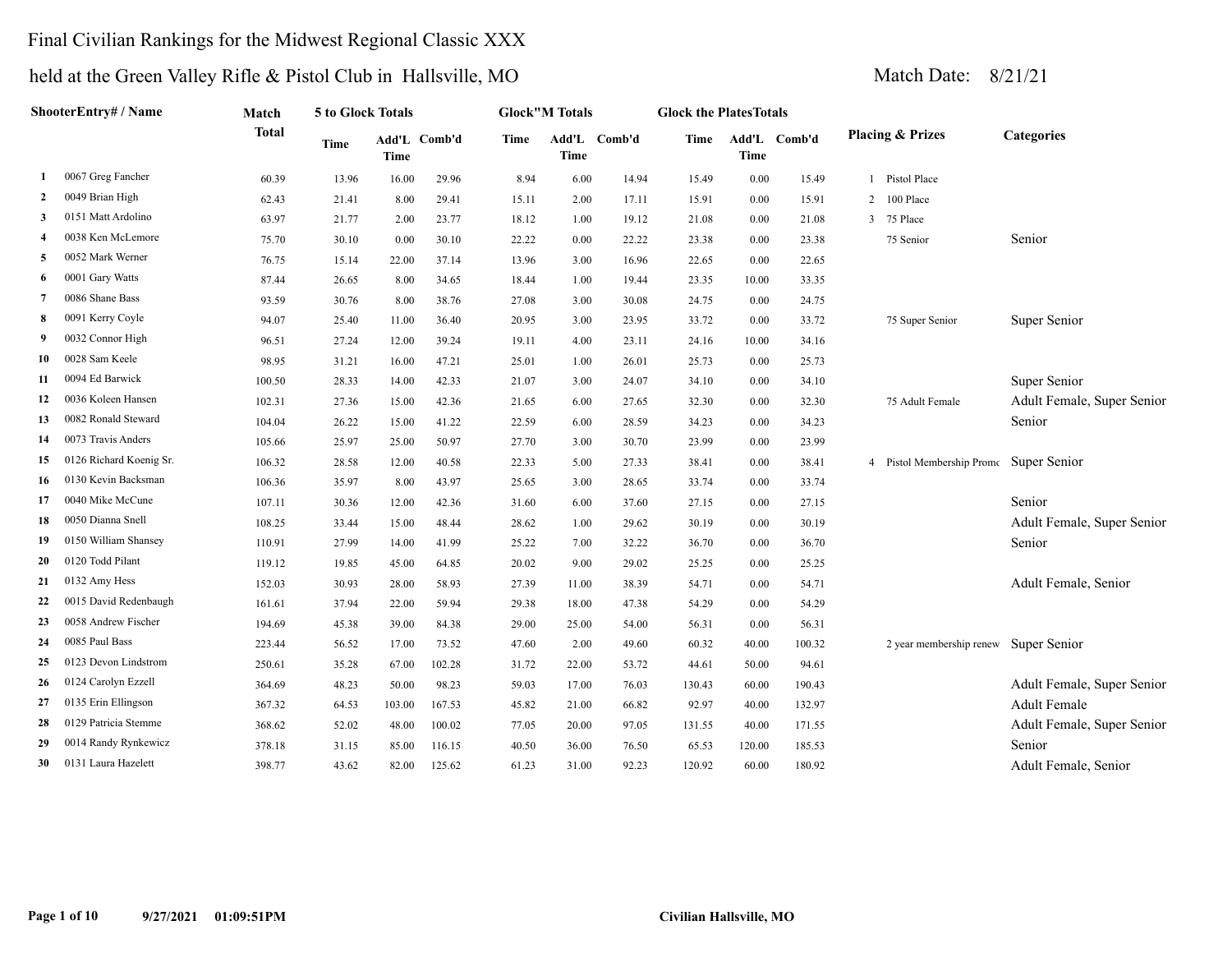### Final Competition Rankings for the Midwest Regional Classic XXX

|    | ShooterEntry# / Name    | Match        | 5 to Glock Totals |             |              |             | <b>Glock</b> "M Totals |              | <b>Glock the PlatesTotals</b> |             |              |                             |
|----|-------------------------|--------------|-------------------|-------------|--------------|-------------|------------------------|--------------|-------------------------------|-------------|--------------|-----------------------------|
|    |                         | <b>Total</b> | <b>Time</b>       | <b>Time</b> | Add'L Comb'd | <b>Time</b> | <b>Time</b>            | Add'L Comb'd | <b>Time</b>                   | <b>Time</b> | Add'L Comb'd | <b>Placing &amp; Prizes</b> |
| -1 | 0063 Bryan Dover*       | 39.81        | 15.12             | 3.00        | 18.12        | 11.51       | 0.00                   | 11.51        | 10.18                         | 0.00        | 10.18        | Pistol Place                |
| 2  | 0145 Dennis Kirchhoff*  | 41.15        | 14.34             | 3.00        | 17.34        | 13.40       | 0.00                   | 13.40        | 10.41                         | 0.00        | 10.41        | 2 year membership renew     |
| 3  | 0098 Bryan Wilhite*     | 44.02        | 14.99             | 5.00        | 19.99        | 10.62       | 1.00                   | 11.62        | 12.41                         | 0.00        | 12.41        |                             |
| 4  | 0076 Lane Larimer*      | 46.89        | 20.48             | 3.00        | 23.48        | 13.67       | 0.00                   | 13.67        | 9.74                          | 0.00        | 9.74         |                             |
| 5  | 0018 Rickey Howell*     | 49.04        | 15.78             | 2.00        | 17.78        | 12.62       | 0.00                   | 12.62        | 18.64                         | 0.00        | 18.64        |                             |
| 6  | 0109 Reed Vestal*       | 52.93        | 20.43             | 3.00        | 23.43        | 14.13       | 0.00                   | 14.13        | 15.37                         | 0.00        | 15.37        |                             |
| 7  | 0053 Mark Werner        | 56.24        | 14.88             | 5.00        | 19.88        | 13.01       | 6.00                   | 19.01        | 17.35                         | 0.00        | 17.35        | 100 Place                   |
| 8  | 0103 Michael Tighe*     | 60.30        | 20.24             | 4.00        | 24.24        | 14.17       | 1.00                   | 15.17        | 20.89                         | 0.00        | 20.89        |                             |
| 9  | 0115 Robert Chapie*     | 65.06        | 22.06             | 8.00        | 30.06        | 17.41       | 0.00                   | 17.41        | 17.59                         | 0.00        | 17.59        |                             |
| 10 | 0039 Ken McLemore       | 73.53        | 28.81             | 2.00        | 30.81        | 21.84       | 1.00                   | 22.84        | 19.88                         | 0.00        | 19.88        | 2 Etool Place               |
| 11 | 0044 Robert Heath*      | 75.06        | 26.52             | 6.00        | 32.52        | 20.75       | 1.00                   | 21.75        | 20.79                         | 0.00        | 20.79        |                             |
| 12 | 0087 Shane Bass         | 79.36        | 26.98             | 6.00        | 32.98        | 23.24       | 3.00                   | 26.24        | 20.14                         | 0.00        | 20.14        | 3 Knife Place               |
| 13 | 0013 John Keele         | 82.83        | 25.81             | 4.00        | 29.81        | 25.14       | 0.00                   | 25.14        | 27.88                         | 0.00        | 27.88        |                             |
| 14 | 0070 Greg Fancher       | 86.81        | 17.79             | 28.00       | 45.79        | 11.51       | 11.00                  | 22.51        | 18.51                         | 0.00        | 18.51        |                             |
| 15 | 0057 John Abshier*      | 87.36        | 29.98             | 0.00        | 29.98        | 28.78       | 1.00                   | 29.78        | 27.60                         | 0.00        | 27.60        |                             |
| 16 | 0024 Kemit Grafton*     | 90.75        | 20.15             | 15.00       | 35.15        | 19.50       | 13.00                  | 32.50        | 23.10                         | 0.00        | 23.10        |                             |
| 17 | 0139 Gregory McCune     | 96.01        | 23.85             | 16.00       | 39.85        | 25.80       | 0.00                   | 25.80        | 30.36                         | 0.00        | 30.36        |                             |
| 18 | 0142 Mike Robison*      | 109.89       | 30.01             | 32.00       | 62.01        | 23.53       | 1.00                   | 24.53        | 23.35                         | 0.00        | 23.35        |                             |
| 19 | 0127 Richard Koenig Sr. | 125.95       | 30.26             | 5.00        | 35.26        | 22.56       | 5.00                   | 27.56        | 43.13                         | 20.00       | 63.13        |                             |
| 20 | 0092 Douglas Klein      | 145.37       | 31.62             | 20.00       | 51.62        | 26.43       | 14.00                  | 40.43        | 43.32                         | 10.00       | 53.32        |                             |
| 21 | 0005 John Cavanaugh     | 181.85       | 26.00             | 26.00       | 52.00        | 24.51       | 4.00                   | 28.51        | 51.34                         | 50.00       | 101.34       |                             |
| 22 | 0133 Laura Hazelett     | 450.95       | 33.51             | 101.00      | 134.51       | 54.44       | 24.00                  | 78.44        | 108.00                        | 130.00      | 238.00       |                             |
| 23 | 0128 Sandra Roland      | 764.49       | 56.46             | 202.00      | 258.46       | 64.61       | 106.00                 | 170.61       | 135.42                        | 200.00      | 335.42       |                             |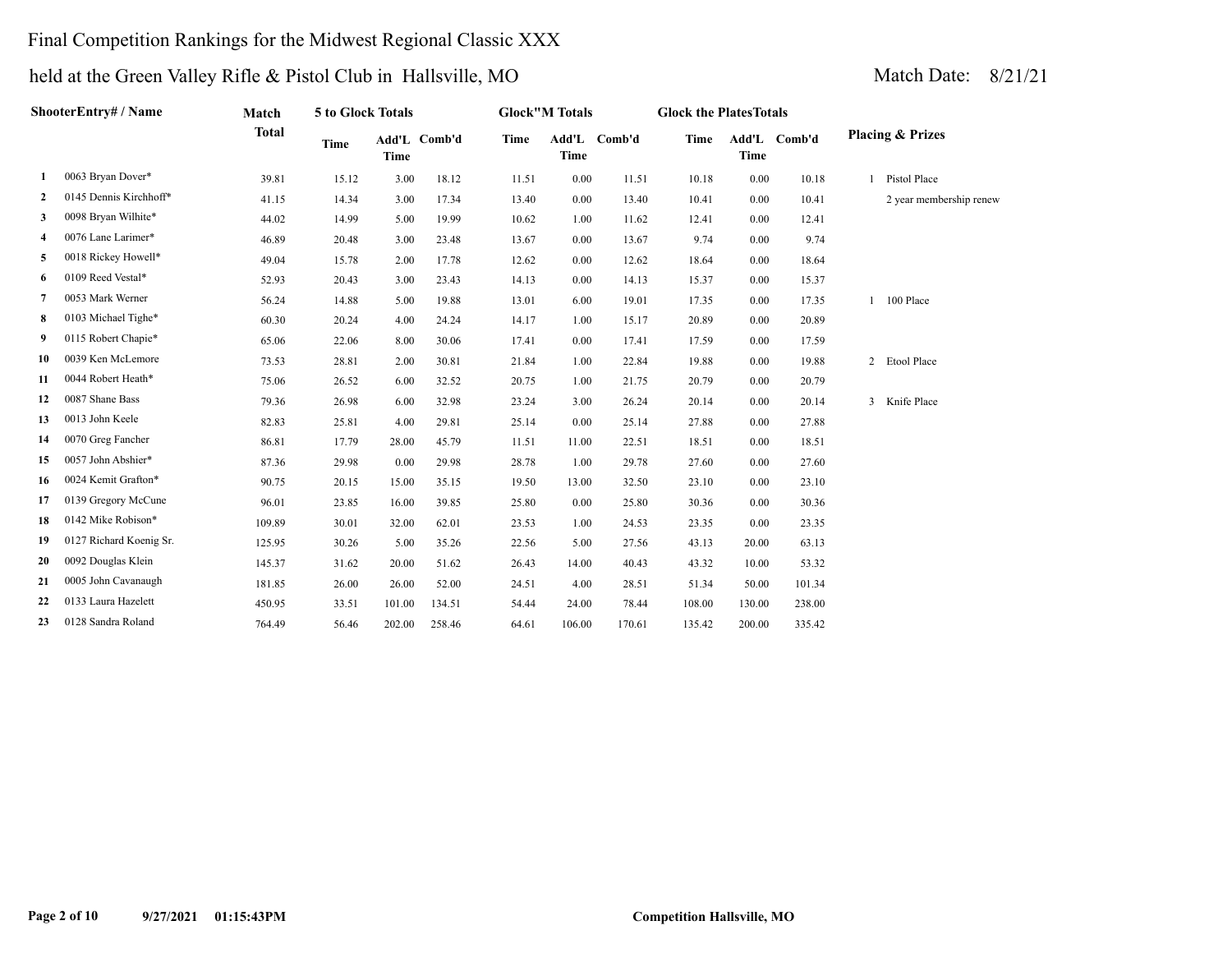### Final Guardian Rankings for the Midwest Regional Classic XXX

|                | ShooterEntry# / Name | Match  | 5 to Glock Totals |                      |       |       | <b>Glock"M Totals</b> |        | <b>Glock the PlatesTotals</b> |               |        |                             |                 |
|----------------|----------------------|--------|-------------------|----------------------|-------|-------|-----------------------|--------|-------------------------------|---------------|--------|-----------------------------|-----------------|
|                |                      | Total  | Time              | Add'L Comb'd<br>Time |       | Time  | Add'L<br>Time         | Comb'd | Time                          | Add'L<br>Time | Comb'd | <b>Placing &amp; Prizes</b> | Categories      |
|                | 0012 John Keele      | 93.16  | 29.86             | 5.00                 | 34.86 | 26.21 | 1.00                  | 27.21  | 31.09                         | 0.00          | 31.09  | 100 Place                   | Super Senior    |
|                |                      | 93.16  | 29.86             | 5.00                 | 34.86 | 26.21 | 1.00                  | 27.21  | 31.09                         | 0.00          | 31.09  | 75 Super Senior             | Super Senior    |
|                | 0125 Amanda Williams | 96.07  | 30.42             | 15.00                | 45.42 | 18.86 | 4.00                  | 22.86  | 27.79                         | 0.00          | 27.79  | 2 Etool Place               | Guardian Female |
| $\overline{2}$ |                      | 96.07  | 30.42             | 15.00                | 45.42 | 18.86 | 4.00                  | 22.86  | 27.79                         | 0.00          | 27.79  | 75 Guardian Female          | Guardian Female |
|                | $3$ 0047 Kip Heyde   | 113.90 | 32.01             | 6.00                 | 38.01 | 31.68 | 3.00                  | 34.68  | 41.21                         | 0.00          | 41.21  | Knife Place                 |                 |
|                | 0003 John Cavanaugh  | 162.04 | 27.84             | 25.00                | 52.84 | 25.17 | 16.00                 | 41.17  | 48.03                         | 20.00         | 68.03  |                             |                 |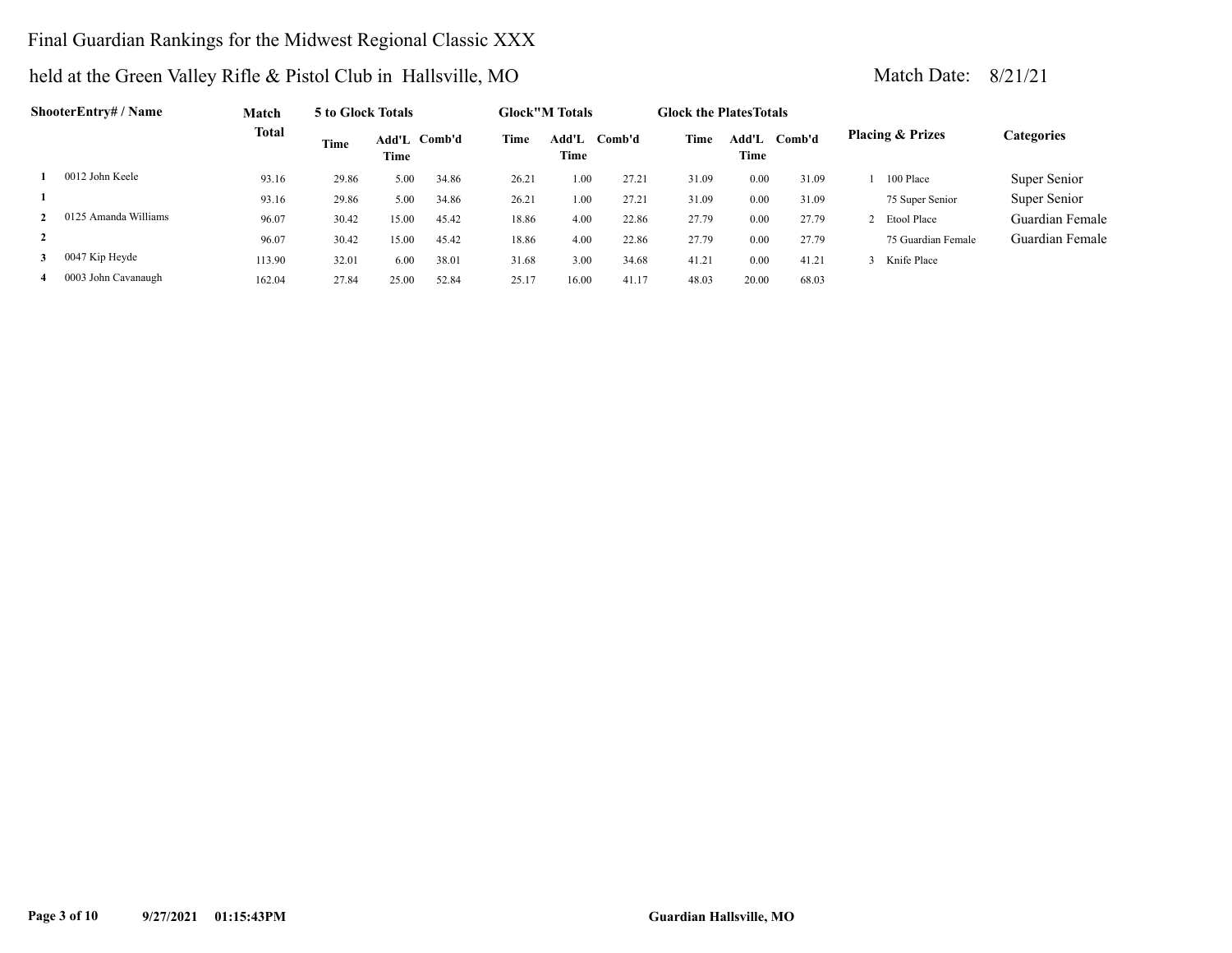### Final Heavy Metal Rankings for the Midwest Regional Classic XXX

|              | ShooterEntry# / Name   | Match        | 5 to Glock Totals |        |              |       | <b>Glock"M Totals</b> |              | <b>Glock the PlatesTotals</b> |             |              |                             |
|--------------|------------------------|--------------|-------------------|--------|--------------|-------|-----------------------|--------------|-------------------------------|-------------|--------------|-----------------------------|
|              |                        | <b>Total</b> | Time              | Time   | Add'L Comb'd | Time  | Time                  | Add'L Comb'd | Time                          | <b>Time</b> | Add'L Comb'd | <b>Placing &amp; Prizes</b> |
| 1            | 0066 Bryan Dover*      | 39.45        | 15.32             | 0.00   | 15.32        | 12.13 | 0.00                  | 12.13        | 12.00                         | 0.00        | 12.00        |                             |
| $\mathbf{2}$ | 0101 Bryan Wilhite*    | 44.69        | 14.42             | 4.00   | 18.42        | 11.65 | 0.00                  | 11.65        | 14.62                         | 0.00        | 14.62        |                             |
| 3            | 0147 Dennis Kirchhoff* | 46.86        | 14.23             | 5.00   | 19.23        | 13.99 | 1.00                  | 14.99        | 12.64                         | 0.00        | 12.64        |                             |
| 4            | 0021 Rickey Howell*    | 55.80        | 20.73             | 6.00   | 26.73        | 15.07 | 0.00                  | 15.07        | 14.00                         | 0.00        | 14.00        | Pistol Place                |
| 5            | 0112 Reed Vestal*      | 55.80        | 18.06             | 6.00   | 24.06        | 15.35 | 1.00                  | 16.35        | 15.39                         | 0.00        | 15.39        |                             |
| 6            | 0106 Michael Tighe*    | 60.34        | 23.02             | 3.00   | 26.02        | 15.79 | 1.00                  | 16.79        | 17.53                         | 0.00        | 17.53        |                             |
| $7^{\circ}$  | 0149 Jody Fritsch*     | 66.16        | 22.69             | 3.00   | 25.69        | 18.78 | 3.00                  | 21.78        | 18.69                         | 0.00        | 18.69        |                             |
| 8            | 0118 Robert Chapie*    | 68.72        | 22.73             | 7.00   | 29.73        | 15.87 | 4.00                  | 19.87        | 19.12                         | 0.00        | 19.12        | 50 Random                   |
| 9            | 0035 Gerard Hansen*    | 76.32        | 21.24             | 8.00   | 29.24        | 19.04 | 4.00                  | 23.04        | 24.04                         | 0.00        | 24.04        | Pistol Random               |
| 10           | 0072 Greg Fancher      | 78.41        | 14.13             | 25.00  | 39.13        | 11.18 | 3.00                  | 14.18        | 25.10                         | 0.00        | 25.10        | 100 Place                   |
| 11           | 0081 James Stack*      | 84.70        | 31.32             | 1.00   | 32.32        | 26.07 | 0.00                  | 26.07        | 26.31                         | 0.00        | 26.31        |                             |
| 12           | 0027 Kemit Grafton*    | 85.53        | 24.45             | 18.00  | 42.45        | 19.28 | 1.00                  | 20.28        | 22.80                         | 0.00        | 22.80        |                             |
| 13           | 0046 Robert Heath*     | 91.03        | 27.41             | 8.00   | 35.41        | 25.64 | 7.00                  | 32.64        | 22.98                         | 0.00        | 22.98        |                             |
| 14           | 0138 John O'Donnell*   | 102.90       | 38.61             | 1.00   | 39.61        | 26.51 | 4.00                  | 30.51        | 32.78                         | 0.00        | 32.78        |                             |
| 15           | 0041 Mike McCune       | 116.38       | 23.12             | 39.00  | 62.12        | 27.06 | 1.00                  | 28.06        | 26.20                         | 0.00        | 26.20        | 2 Etool Place               |
| 16           | 0029 Sam Keele         | 130.09       | 31.48             | 32.00  | 63.48        | 23.20 | 7.00                  | 30.20        | 36.41                         | 0.00        | 36.41        | 3 Knife Place               |
| 17           | 0033 Steve Starks      | 204.26       | 36.11             | 26.00  | 62.11        | 32.74 | 14.00                 | 46.74        | 65.41                         | 30.00       | 95.41        |                             |
| 18           | 0122 Todd Pilant       | 224.27       | 25.53             | 100.00 | 125.53       | 20.98 | 23.00                 | 43.98        | 44.76                         | 10.00       | 54.76        |                             |
| 19           | 0154 Dave Middlemas*   | 741.08       | 37.96             | 26.00  | 63.96        | 29.16 | 8.00                  | 37.16        | 399.96                        | 240.00      | 639.96       |                             |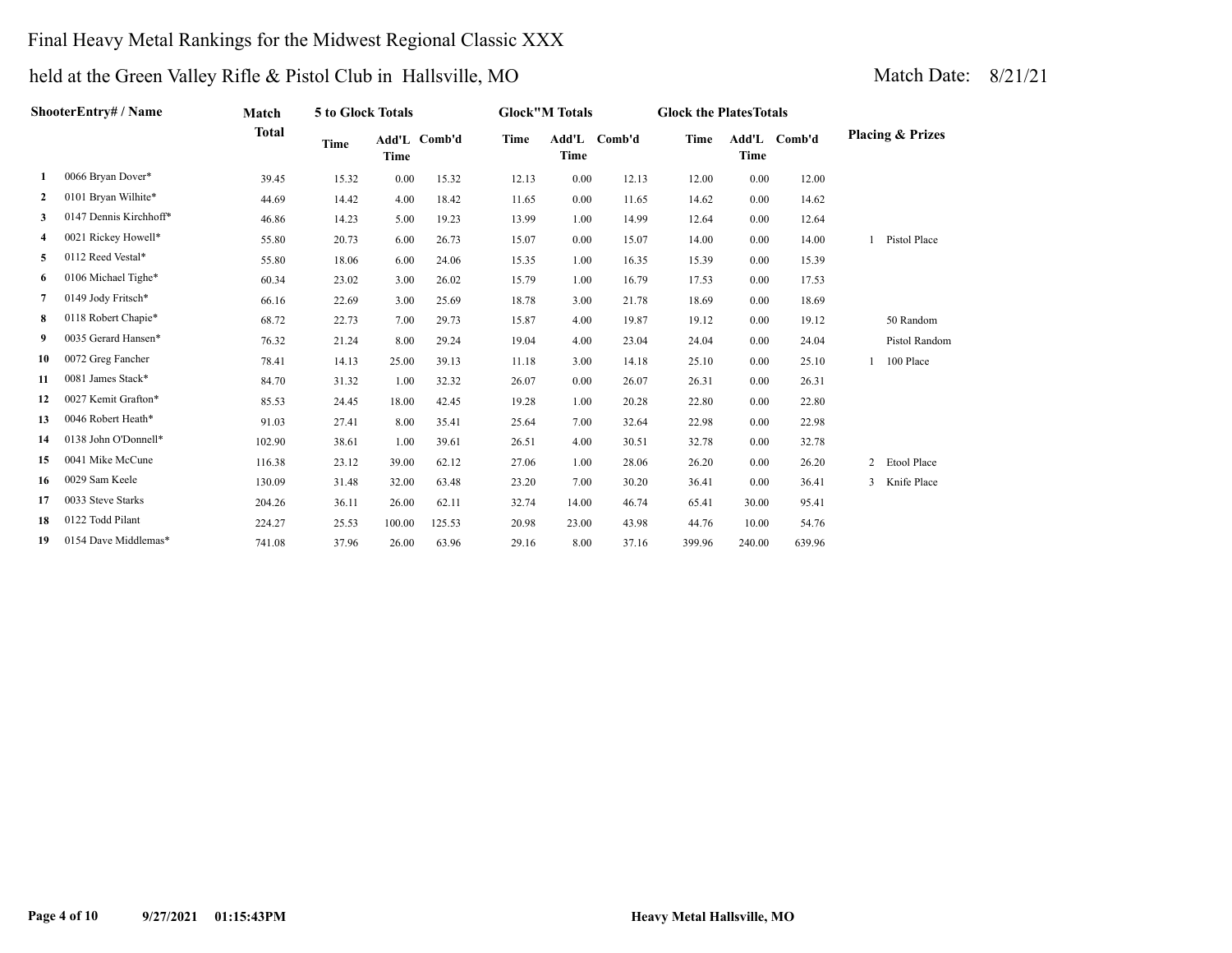### Final Major Sub Rankings for the Midwest Regional Classic XXX

|              | ShooterEntry# / Name | Match        | 5 to Glock Totals |       |              |       | <b>Glock"M Totals</b> |              | <b>Glock the Plates Totals</b> |       |              |                             |  |
|--------------|----------------------|--------------|-------------------|-------|--------------|-------|-----------------------|--------------|--------------------------------|-------|--------------|-----------------------------|--|
|              |                      | <b>Total</b> | Time              | Time  | Add'L Comb'd | Time  | Time                  | Add'L Comb'd | Time                           | Time  | Add'L Comb'd | <b>Placing &amp; Prizes</b> |  |
| 1            | 0017 Rickey Howell*  | 42.96        | 13.38             | 1.00  | 14.38        | 10.86 | 0.00                  | 10.86        | 17.72                          | 0.00  | 17.72        | $\overline{2}$<br>100 Place |  |
| $\mathbf{2}$ | 0108 Reed Vestal*    | 44.84        | 11.92             | 3.00  | 14.92        | 10.86 | 0.00                  | 10.86        | 19.06                          | 0.00  | 19.06        |                             |  |
| 3            | 0097 Bryan Wilhite*  | 49.29        | 9.77              | 1.00  | 10.77        | 8.63  | 1.00                  | 9.63         | 18.89                          | 10.00 | 28.89        |                             |  |
| 4            | 0114 Robert Chapie*  | 50.10        | 14.97             | 4.00  | 18.97        | 11.60 | 0.00                  | 11.60        | 19.53                          | 0.00  | 19.53        | Pistol Place                |  |
| 5            | 0034 Gerard Hansen*  | 56.90        | 14.01             | 3.00  | 17.01        | 15.74 | 0.00                  | 15.74        | 24.15                          | 0.00  | 24.15        |                             |  |
| 6            | 0089 Jared Hartsock* | 58.86        | 15.15             | 6.00  | 21.15        | 15.62 | 0.00                  | 15.62        | 22.09                          | 0.00  | 22.09        |                             |  |
| 7            | 0080 James Stack*    | 61.67        | 17.32             | 2.00  | 19.32        | 17.30 | 0.00                  | 17.30        | 25.05                          | 0.00  | 25.05        |                             |  |
| 8            | 0141 Mike Robison*   | 66.17        | 24.38             | 0.00  | 24.38        | 17.71 | 0.00                  | 17.71        | 24.08                          | 0.00  | 24.08        |                             |  |
| 9.           | 0136 John O'Donnell* | 66.69        | 17.69             | 2.00  | 19.69        | 16.06 | 0.00                  | 16.06        | 30.94                          | 0.00  | 30.94        |                             |  |
| 10           | 0043 Robert Heath*   | 76.24        | 11.28             | 0.00  | 11.28        | 14.40 | 1.00                  | 15.40        | 29.56                          | 20.00 | 49.56        |                             |  |
| 11           | 0056 John Abshier*   | 79.34        | 18.96             | 10.00 | 28.96        | 17.71 | 0.00                  | 17.71        | 32.67                          | 0.00  | 32.67        |                             |  |
| 12           | 0069 Greg Fancher    | 91.88        | 11.93             | 8.00  | 19.93        | 9.43  | 2.00                  | 11.43        | 20.52                          | 40.00 | 60.52        | 100 Place                   |  |
| 13           | 0023 Kemit Grafton*  | 92.16        | 14.92             | 1.00  | 15.92        | 15.97 | 2.00                  | 17.97        | 28.27                          | 30.00 | 58.27        |                             |  |
| 14           | 0060 Joel Hanson*    | 92.87        | 30.41             | 6.00  | 36.41        | 19.45 | 1.00                  | 20.45        | 26.01                          | 10.00 | 36.01        |                             |  |
| 15           | 0153 Dave Middlemas* | 99.49        | 16.39             | 15.00 | 31.39        | 27.86 | 5.00                  | 32.86        | 35.24                          | 0.00  | 35.24        |                             |  |
| 16           | 0031 Phillip Cooper* | 124.02       | 18.56             | 28.00 | 46.56        | 16.20 | 4.00                  | 20.20        | 37.26                          | 20.00 | 57.26        |                             |  |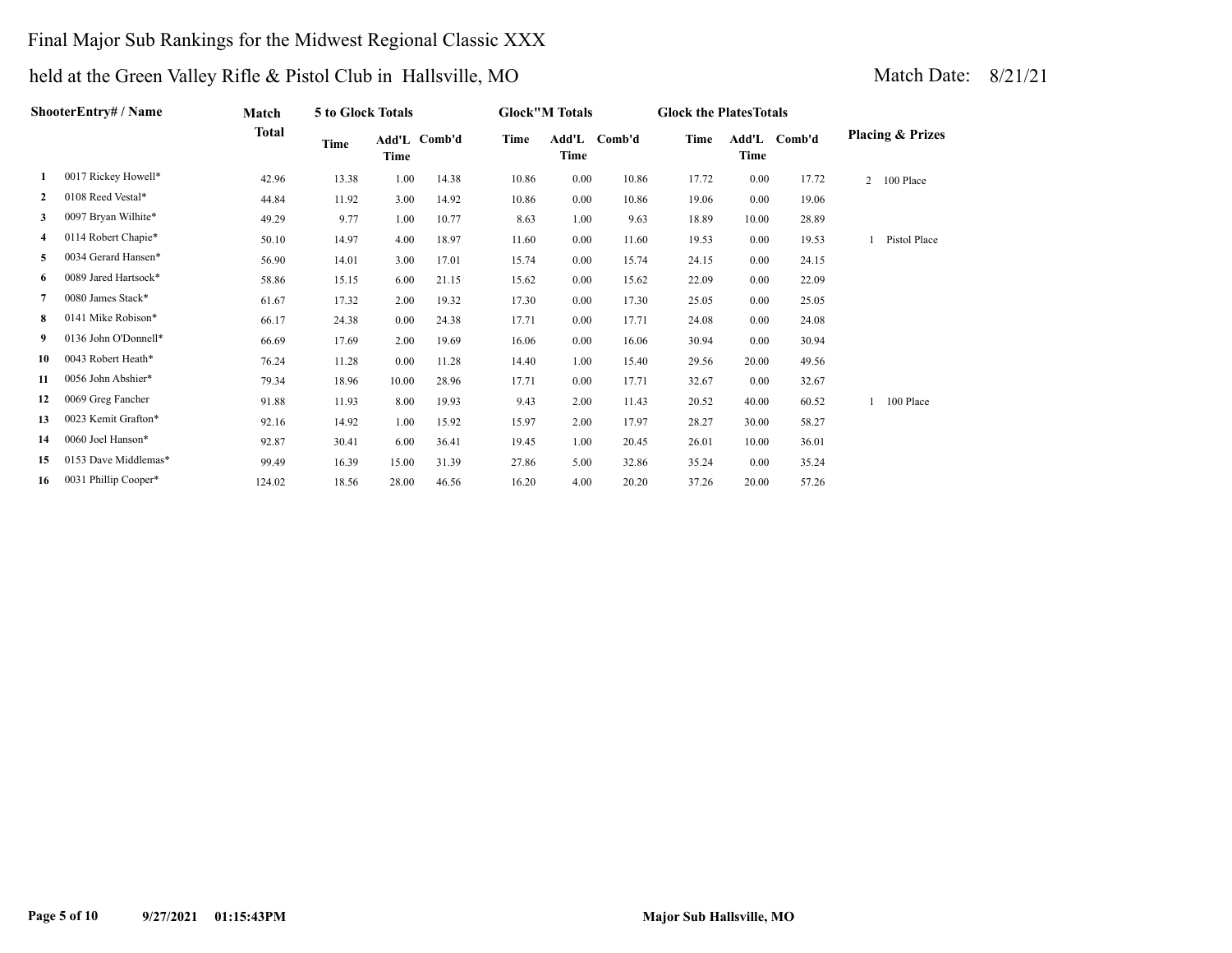### Final Master Stock Rankings for the Midwest Regional Classic XXX

|              | ShooterEntry# / Name   | Match  | 5 to Glock Totals |          |              |       | <b>Glock"M Totals</b> |        | <b>Glock the Plates Totals</b> |               |        |                             |                       |
|--------------|------------------------|--------|-------------------|----------|--------------|-------|-----------------------|--------|--------------------------------|---------------|--------|-----------------------------|-----------------------|
|              |                        | Total  | Time              | Time     | Add'L Comb'd | Time  | Add'L<br>Time         | Comb'd | Time                           | Add'L<br>Time | Comb'd | <b>Placing &amp; Prizes</b> |                       |
| 1            | 0100 Bryan Wilhite*    | 38.70  | 14.31             | 2.00     | 16.31        | 10.84 | 1.00                  | 11.84  | 10.55                          | 0.00          | 10.55  |                             | 1 Pistol MatchMeister |
| $\mathbf{2}$ | 0146 Dennis Kirchhoff* | 39.72  | 14.05             | $0.00\,$ | 14.05        | 12.29 | 0.00                  | 12.29  | 13.38                          | 0.00          | 13.38  | 1 Pistol Place              |                       |
| 3            | 0065 Bryan Dover*      | 41.66  | 15.25             | 4.00     | 19.25        | 11.59 | 0.00                  | 11.59  | 10.82                          | 0.00          | 10.82  | 2 75 Place                  |                       |
| 4            | 0078 Lane Larimer*     | 43.21  | 15.46             | 1.00     | 16.46        | 13.15 | 0.00                  | 13.15  | 13.60                          | 0.00          | 13.60  | 3 Etool Place               |                       |
| 5.           | 0111 Reed Vestal*      | 50.41  | 17.29             | 3.00     | 20.29        | 13.98 | 3.00                  | 16.98  | 13.14                          | 0.00          | 13.14  |                             |                       |
| 6.           | 0105 Michael Tighe*    | 57.00  | 20.62             | 4.00     | 24.62        | 13.98 | 2.00                  | 15.98  | 16.40                          | 0.00          | 16.40  |                             |                       |
|              | 0020 Rickey Howell*    | 60.07  | 15.05             | 18.00    | 33.05        | 12.68 | 1.00                  | 13.68  | 13.34                          | 0.00          | 13.34  |                             |                       |
| 8            | 0117 Robert Chapie*    | 61.16  | 24.45             | 0.00     | 24.45        | 18.35 | 2.00                  | 20.35  | 16.36                          | 0.00          | 16.36  |                             |                       |
| 9            | 0045 Robert Heath*     | 71.94  | 27.79             | 2.00     | 29.79        | 21.87 | 0.00                  | 21.87  | 20.28                          | 0.00          | 20.28  |                             |                       |
| 10           | 0148 Jody Fritsch*     | 74.65  | 22.19             | 7.00     | 29.19        | 18.23 | 6.00                  | 24.23  | 21.23                          | 0.00          | 21.23  |                             |                       |
| 11           | 0137 John O'Donnell*   | 82.77  | 29.62             | 3.00     | 32.62        | 25.97 | 0.00                  | 25.97  | 24.18                          | 0.00          | 24.18  |                             |                       |
| 12           | 0026 Kemit Grafton*    | 83.87  | 20.90             | 10.00    | 30.90        | 17.88 | 8.00                  | 25.88  | 27.09                          | 0.00          | 27.09  |                             |                       |
| 13           | 0143 Mike Robison*     | 98.92  | 33.93             | 16.00    | 49.93        | 24.52 | 1.00                  | 25.52  | 23.47                          | 0.00          | 23.47  |                             |                       |
| 14           | 0007 John Cavanaugh    | 162.42 | 27.07             | 12.00    | 39.07        | 28.58 | 5.00                  | 33.58  | 39.77                          | 50.00         | 89.77  |                             |                       |
| 15           | 0134 Laura Hazelett    | 411.55 | 32.62             | 49.00    | 81.62        | 61.65 | 8.00                  | 69.65  | 120.28                         | 140.00        | 260.28 |                             |                       |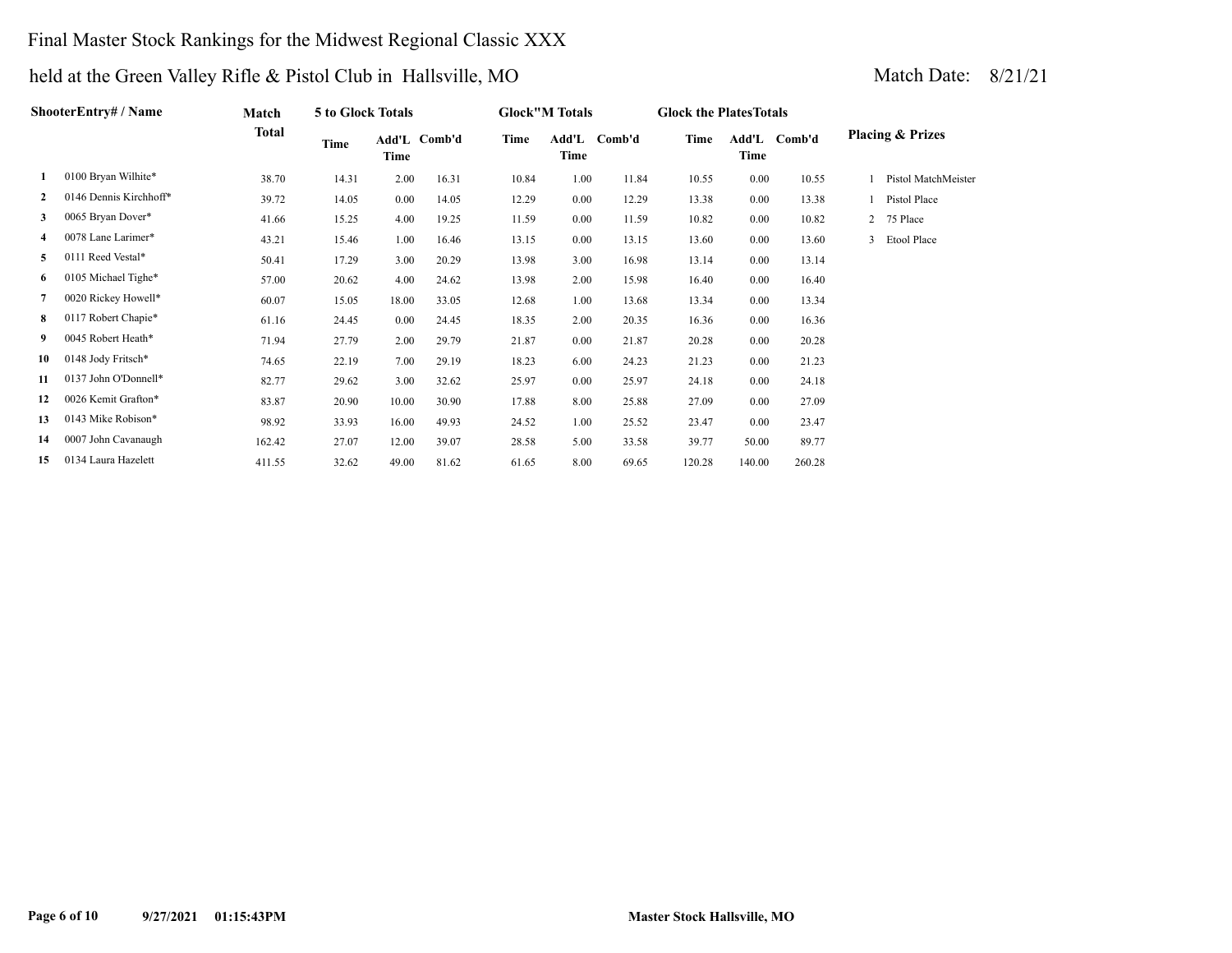### Final SubCompact Rankings for the Midwest Regional Classic XXX

|              | ShooterEntry# / Name   | Match        | 5 to Glock Totals |             |              |       | <b>Glock"M Totals</b> |        | <b>Glock the PlatesTotals</b> |             |              |                             |  |
|--------------|------------------------|--------------|-------------------|-------------|--------------|-------|-----------------------|--------|-------------------------------|-------------|--------------|-----------------------------|--|
|              |                        | <b>Total</b> | <b>Time</b>       | <b>Time</b> | Add'L Comb'd | Time  | Add'L<br><b>Time</b>  | Comb'd | <b>Time</b>                   | <b>Time</b> | Add'L Comb'd | <b>Placing &amp; Prizes</b> |  |
| 1            | 0144 Dennis Kirchhoff* | 41.96        | 14.80             | 0.00        | 14.80        | 13.68 | 1.00                  | 14.68  | 12.48                         | 0.00        | 12.48        |                             |  |
| $\mathbf{2}$ | 0062 Bryan Dover*      | 42.62        | 14.51             | 1.00        | 15.51        | 11.87 | 3.00                  | 14.87  | 12.24                         | 0.00        | 12.24        |                             |  |
| 3            | 0096 Bryan Wilhite*    | 44.37        | 15.81             | 3.00        | 18.81        | 11.16 | 2.00                  | 13.16  | 12.40                         | 0.00        | 12.40        |                             |  |
| 4            | 0107 Reed Vestal*      | 50.20        | 21.18             | 0.00        | 21.18        | 14.84 | 0.00                  | 14.84  | 14.18                         | 0.00        | 14.18        | Pistol Place                |  |
| 5            | 0016 Rickey Howell*    | 51.41        | 19.33             | 1.00        | 20.33        | 15.35 | 0.00                  | 15.35  | 15.73                         | 0.00        | 15.73        |                             |  |
| 6            | 0068 Greg Fancher      | 54.94        | 17.45             | 5.00        | 22.45        | 11.13 | 6.00                  | 17.13  | 15.36                         | 0.00        | 15.36        | 100 Place                   |  |
| 7            | 0152 Matt Ardolino     | 65.17        | 23.18             | 1.00        | 24.18        | 18.55 | 0.00                  | 18.55  | 22.44                         | 0.00        | 22.44        | 2 Etool Place               |  |
| 8            | 0113 Robert Chapie*    | 68.03        | 20.74             | 8.00        | 28.74        | 15.90 | 1.00                  | 16.90  | 22.39                         | 0.00        | 22.39        |                             |  |
| 9            | 0102 Michael Tighe*    | 73.95        | 22.25             | 12.00       | 34.25        | 15.10 | 3.00                  | 18.10  | 21.60                         | 0.00        | 21.60        |                             |  |
| 10           | 0042 Robert Heath*     | 74.34        | 28.25             | 1.00        | 29.25        | 22.43 | 0.00                  | 22.43  | 22.66                         | 0.00        | 22.66        |                             |  |
| 11           | 0088 Jared Hartsock*   | 81.15        | 24.45             | 10.00       | 34.45        | 24.03 | 0.00                  | 24.03  | 22.67                         | 0.00        | 22.67        |                             |  |
| 12           | 0079 James Stack*      | 86.32        | 27.01             | 8.00        | 35.01        | 23.01 | 2.00                  | 25.01  | 26.30                         | 0.00        | 26.30        |                             |  |
| 13           | 0002 Gary Watts        | 87.70        | 26.94             | 7.00        | 33.94        | 22.80 | 3.00                  | 25.80  | 27.96                         | 0.00        | 27.96        | Knife Place<br>3            |  |
| 14           | 0059 Joel Hanson*      | 88.07        | 25.25             | 12.00       | 37.25        | 21.88 | 2.00                  | 23.88  | 26.94                         | 0.00        | 26.94        |                             |  |
| 15           | 0055 John Abshier*     | 91.74        | 32.94             | 4.00        | 36.94        | 25.08 | 2.00                  | 27.08  | 27.72                         | 0.00        | 27.72        |                             |  |
| 16           | 0037 Koleen Hansen     | 99.10        | 24.25             | 17.00       | 41.25        | 22.12 | 4.00                  | 26.12  | 31.73                         | 0.00        | 31.73        |                             |  |
| 17           | 0030 Phillip Cooper*   | 99.13        | 31.54             | 5.00        | 36.54        | 24.86 | 3.00                  | 27.86  | 34.73                         | 0.00        | 34.73        |                             |  |
| 18           | 0022 Kemit Grafton*    | 100.56       | 21.49             | 11.00       | 32.49        | 20.18 | 7.00                  | 27.18  | 30.89                         | 10.00       | 40.89        |                             |  |
| 19           | 0074 Travis Anders     | 101.24       | 29.01             | 13.00       | 42.01        | 25.86 | 4.00                  | 29.86  | 29.37                         | 0.00        | 29.37        |                             |  |
| 20           | 0095 Ed Barwick        | 113.10       | 27.94             | 8.00        | 35.94        | 19.31 | 8.00                  | 27.31  | 39.85                         | 10.00       | 49.85        |                             |  |
| 21           | 0004 John Cavanaugh    | 118.19       | 27.18             | 11.00       | 38.18        | 26.63 | 12.00                 | 38.63  | 41.38                         | 0.00        | 41.38        |                             |  |
| 22           | 0121 Todd Pilant       | 128.54       | 26.43             | 37.00       | 63.43        | 21.79 | 10.00                 | 31.79  | 33.32                         | 0.00        | 33.32        |                             |  |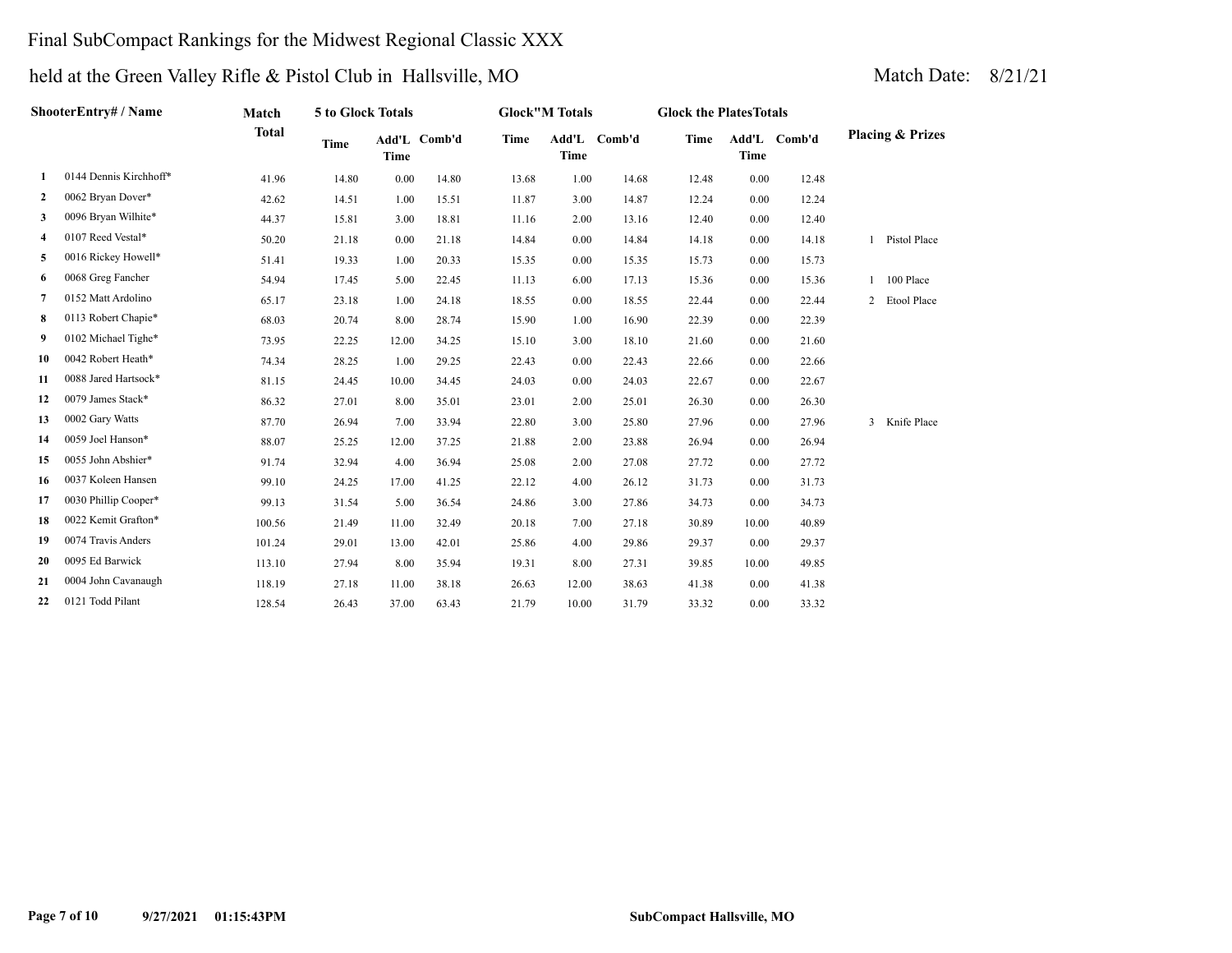### Final Unlimited Rankings for the Midwest Regional Classic XXX

|              | ShooterEntry# / Name | Match        | 5 to Glock Totals |             |              |       | <b>Glock"M Totals</b> |              | <b>Glock the PlatesTotals</b> |       |              |                             |
|--------------|----------------------|--------------|-------------------|-------------|--------------|-------|-----------------------|--------------|-------------------------------|-------|--------------|-----------------------------|
|              |                      | <b>Total</b> | Time              | <b>Time</b> | Add'L Comb'd | Time  | Time                  | Add'L Comb'd | <b>Time</b>                   | Time  | Add'L Comb'd | <b>Placing &amp; Prizes</b> |
| 1            | 0077 Lane Larimer*   | 37.43        | 13.03             | 2.00        | 15.03        | 11.04 | 0.00                  | 11.04        | 11.36                         | 0.00  | 11.36        | Pistol Place                |
| $\mathbf{2}$ | 0099 Bryan Wilhite*  | 39.21        | 15.37             | 2.00        | 17.37        | 10.91 | 0.00                  | 10.91        | 10.93                         | 0.00  | 10.93        |                             |
| 3            | 0110 Reed Vestal*    | 39.66        | 16.25             | 0.00        | 16.25        | 12.05 | 0.00                  | 12.05        | 11.36                         | 0.00  | 11.36        |                             |
| 4            | 0064 Bryan Dover*    | 42.37        | 14.63             | 3.00        | 17.63        | 11.95 | 1.00                  | 12.95        | 11.79                         | 0.00  | 11.79        |                             |
| 5            | 0019 Rickey Howell*  | 45.29        | 15.97             | 2.00        | 17.97        | 12.59 | 2.00                  | 14.59        | 12.73                         | 0.00  | 12.73        |                             |
| 6            | 0104 Michael Tighe*  | 51.43        | 19.19             | 3.00        | 22.19        | 14.48 | 0.00                  | 14.48        | 14.76                         | 0.00  | 14.76        |                             |
| 7            | 0025 Kemit Grafton*  | 54.49        | 17.12             | 4.00        | 21.12        | 18.17 | 0.00                  | 18.17        | 15.20                         | 0.00  | 15.20        | 50 Random                   |
| 8            | 0090 Jared Hartsock* | 55.20        | 19.61             | 1.00        | 20.61        | 18.30 | 1.00                  | 19.30        | 15.29                         | 0.00  | 15.29        |                             |
| 9            | 0071 Greg Fancher    | 57.92        | 17.25             | 7.00        | 24.25        | 9.78  | 9.00                  | 18.78        | 14.89                         | 0.00  | 14.89        | 100 Place                   |
| 10           | 0054 Mark Werner     | 59.53        | 14.36             | 6.00        | 20.36        | 13.73 | 3.00                  | 16.73        | 22.44                         | 0.00  | 22.44        | 2 Etool Place               |
| 11           | 0116 Robert Chapie*  | 62.83        | 21.74             | 5.00        | 26.74        | 16.83 | 0.00                  | 16.83        | 19.26                         | 0.00  | 19.26        |                             |
| 12           | 0061 Joel Hanson*    | 64.88        | 20.50             | 6.00        | 26.50        | 20.53 | 0.00                  | 20.53        | 17.85                         | 0.00  | 17.85        |                             |
| 13           | 0093 Douglas Klein   | 100.33       | 32.68             | 6.00        | 38.68        | 25.77 | 3.00                  | 28.77        | 32.88                         | 0.00  | 32.88        | 3 Knife Place               |
| 14           | 0075 Travis Anders   | 101.25       | 23.49             | 17.00       | 40.49        | 22.67 | 1.00                  | 23.67        | 37.09                         | 0.00  | 37.09        |                             |
| 15           | 0006 John Cavanaugh  | 107.28       | 25.75             | 15.00       | 40.75        | 26.74 | 8.00                  | 34.74        | 31.79                         | 0.00  | 31.79        |                             |
| 16           | 0048 Kip Heyde       | 129.72       | 34.61             | 8.00        | 42.61        | 34.31 | 9.00                  | 43.31        | 43.80                         | 0.00  | 43.80        |                             |
| 17           | 0140 Gregory McCune  | 137.60       | 30.71             | 41.00       | 71.71        | 25.81 | 1.00                  | 26.81        | 29.08                         | 10.00 | 39.08        |                             |
| 18           | 0119 Richard Lamb    | 211.39       | 34.72             | 42.00       | 76.72        | 34.43 | 17.00                 | 51.43        | 53.24                         | 30.00 | 83.24        |                             |